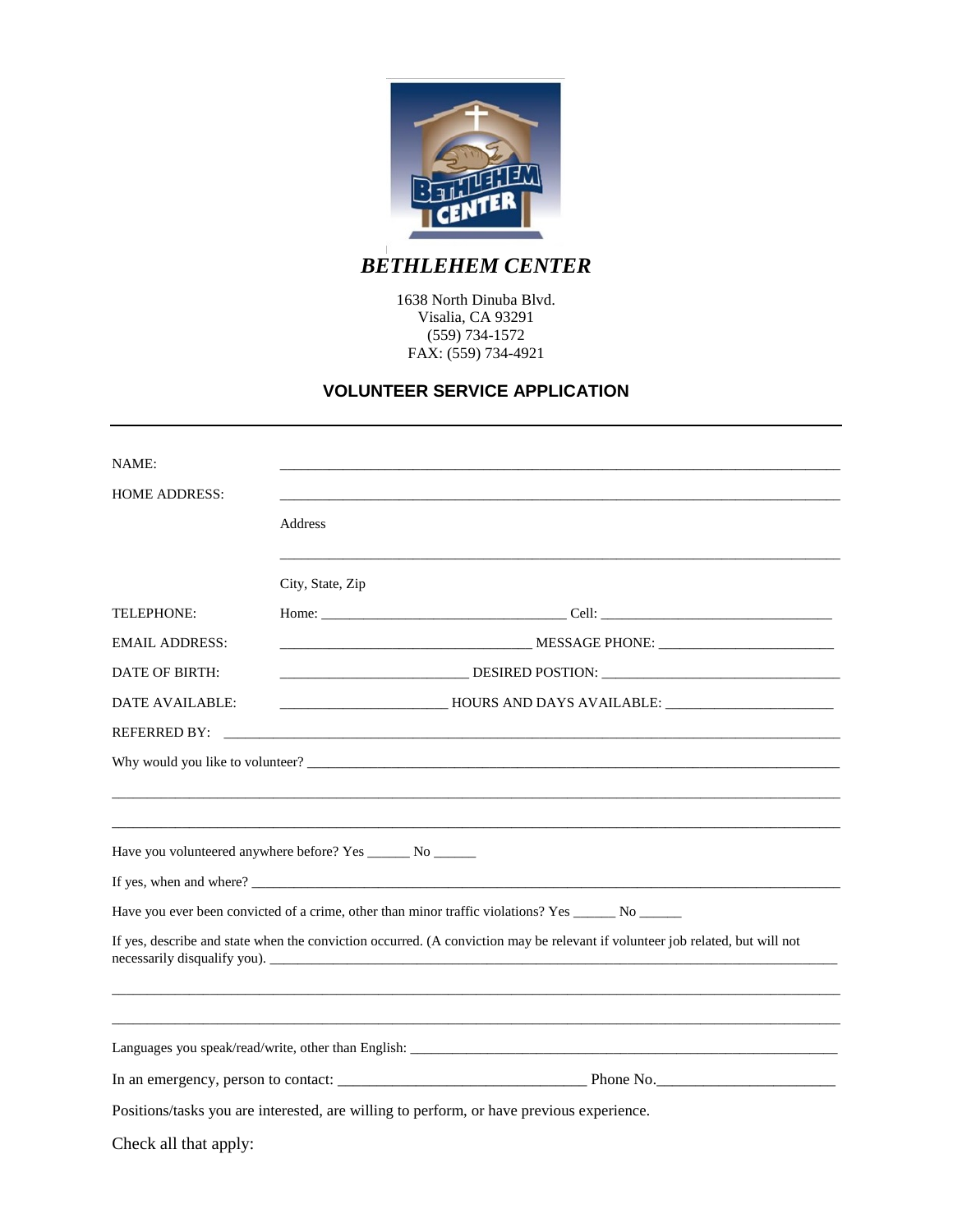Kitchen/Dining Room:

- □ Food Service
- $\square$  Dishwasher
- □ Clean-up
- □ Greeter
- □ Client Counter

#### Thrift Store:

- $\Box$  Cashier
- □ Store Support

#### Warehouse:

- □ Sorter
- $\Box$  Pricing
- $\Box$  Bagging/issue food items
- $\Box$  Driver (must have "clean" driving record)

#### Office/Administration:

- $\Box$  Client intake
- Data Entry
- $\Box$  Filing
- □ Newsletter Editor
- Volunteer Coordinator
- $\Box$  Grant writing
- $\Box$  Computer technology
- □ Records-keeping

#### Buildings and Grounds:

- $\Box$  Landscape maintenance
- $\Box$  Gardening
- $\square$  Sprinkler system maintenance
- $\Box$  Equipment maintenance
- $\Box$  Shop organization
- □ Electrical
- $\square$  Plumbing
- $\Box$  Painting
- Carpentry/woodworking
- $\square$  Custodial service
- $\Box$  Sign design and preparation

#### PLEASE READ CAREFULLY:

I am volunteering my time and services without any present or future expectation of payment of any kind. I am under no obligation as to time, duties or resources other than what I freely choose to provide. I understand that my volunteer work is "at will" and that it may be terminated at any time either by me or Bethlehem Center. I agree to conform to the volunteer policies of Bethlehem Center, and the completion of this application does not guarantee my acceptance as a volunteer. I hereby affirm that my answers to these statements and questions are true and correct to the best of my knowledge.

\_\_\_\_\_\_\_\_\_\_\_\_\_\_\_\_\_\_\_\_\_\_\_\_\_\_\_\_\_\_\_\_\_\_\_\_\_\_\_\_\_\_\_\_\_\_\_\_\_\_\_\_\_\_\_\_\_\_\_\_\_\_\_\_\_\_\_\_\_\_\_\_\_\_\_\_\_\_\_\_\_\_\_\_\_\_\_\_\_\_\_\_\_

Signed: \_\_\_\_\_\_\_\_\_\_\_\_\_\_\_\_\_\_\_\_\_\_\_\_\_\_\_\_\_\_\_\_\_\_\_\_\_\_\_\_\_\_\_\_\_\_\_\_\_\_\_\_\_\_\_\_\_\_\_\_\_ Date: \_\_\_\_\_\_\_\_\_\_\_\_\_\_\_\_\_\_\_\_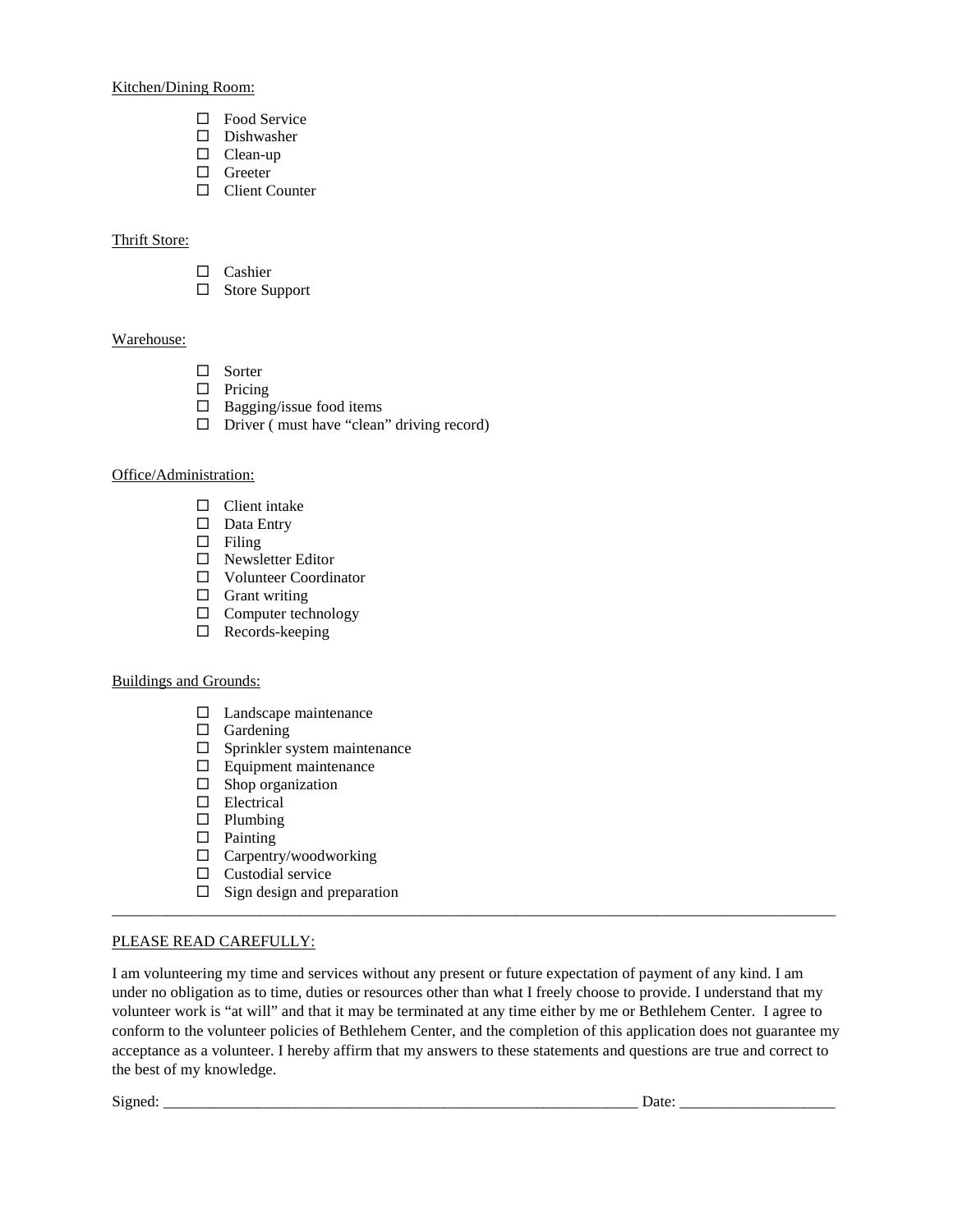### **CONFIDENTIALITY AGREEMENT**

Pursuant to the Welfare and Institutions Code, Sections 5328-5330,

I, \_\_\_\_\_\_\_\_\_\_\_\_\_\_\_\_\_\_\_\_\_\_\_\_\_\_\_\_\_\_\_\_, agree not to divulge any information obtained in the course of my service at Bethlehem Center, or otherwise make public, information regarding person(s) who may receive or have received services such that the person(s) who receives services is identifiable. I will not ask them the reason they have come to Bethlehem Center. As a volunteer at Bethlehem Center, I am a mandated reporter of abuse. Information shared with me about abuse cannot go unreported. I will share this information with my supervisor who will assist me with the reporting process.

I recognize that unauthorized release of confidential information may make me subject to a civil action under provisions of Section 5328 of the Welfare and Institutions Code. I have reviewed this confidentiality policy, understand it, and agree to conform my service responsibilities in compliance with it.

> \_\_\_\_\_\_\_\_\_\_\_\_\_\_\_\_\_\_\_\_\_\_\_\_\_\_\_\_\_\_\_\_\_\_\_\_\_\_\_\_\_\_\_\_\_\_ Signature

> \_\_\_\_\_\_\_\_\_\_\_\_\_\_\_\_\_\_\_\_\_\_\_\_\_\_\_\_\_\_\_\_\_\_\_\_\_\_\_\_\_\_ Date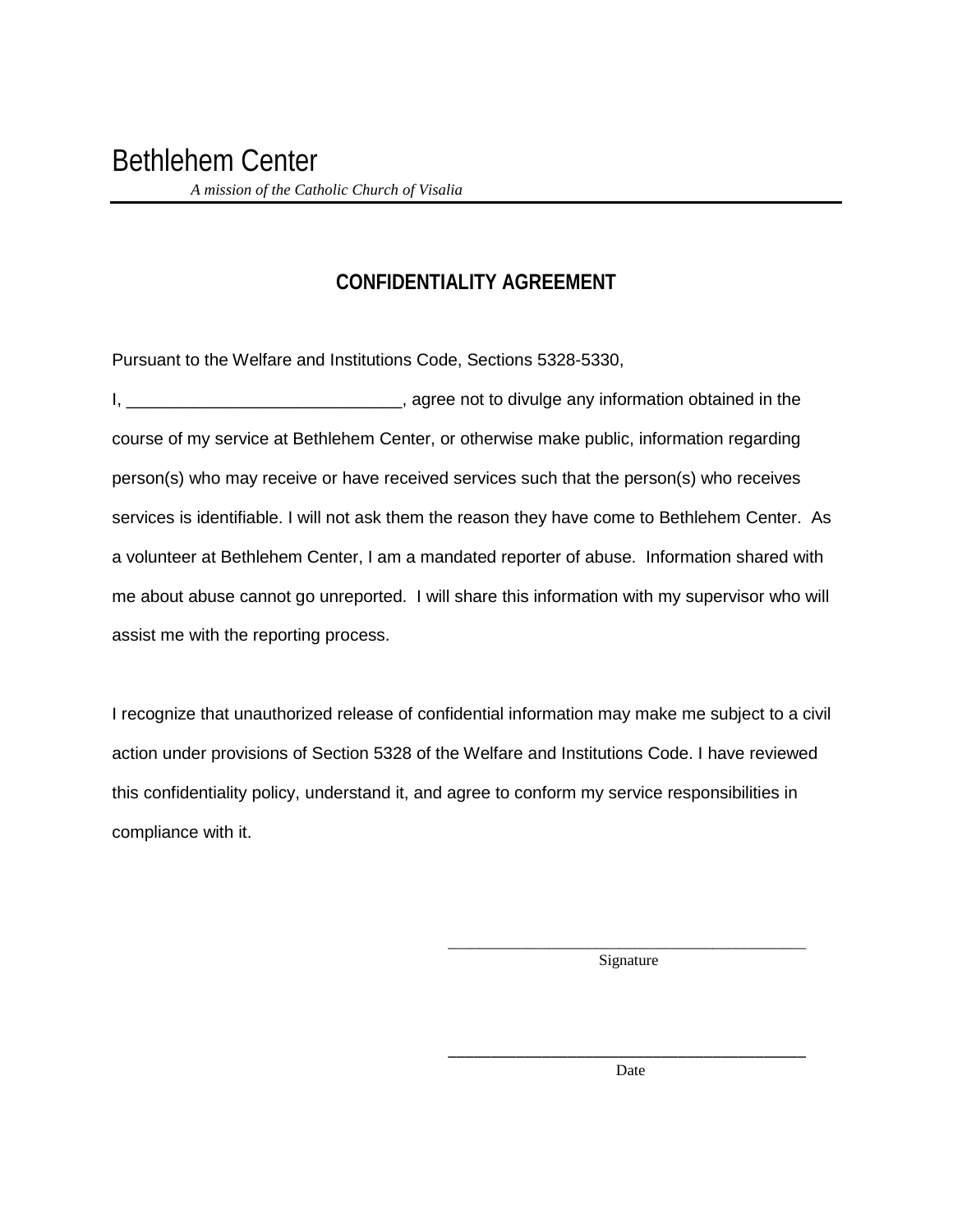# **Bethlehem Center**

*A mission of the Catholic Church of Visalia* 1638 N. Dinuba Blvd., Visalia, CA 93291

## **Liability Release**

I, the undersigned volunteer, understand that I am not an employee, agent, subcontractor, or independent contractor of Bethlehem Center. I understand that Bethlehem Center will not provide me with compensation, insurance, worker's compensation, or any other benefits of an employee.

In consideration of my being allowed to work as a volunteer for any purpose, I, the undersigned, agree to forever discharge and agree to indemnify and hold harmless Bethlehem Center, the Catholic Church of Visalia and the Diocese of Fresno, its directors, employees, interns, agents and subcontractors against all damages, losses, claims, demands, costs, and expenses (including without limitations, attorney's fees and court costs), and liabilities of any nature whatsoever which may be incurred by me or which may arise from my activities as a volunteer.

Please check the type of organization you represent:

- $\Box$  Church volunteer
- $\Box$  Community service volunteer
- $\Box$  Program volunteer
- $\Box$  Regular volunteer

**Volunteer Name (please print): \_\_\_\_\_\_\_\_\_\_\_\_\_\_\_\_\_\_\_\_\_\_\_\_\_\_\_\_\_\_\_\_\_\_\_\_\_\_\_\_\_\_\_\_\_\_\_\_\_\_ Volunteer Signature: \_\_\_\_\_\_\_\_\_\_\_\_\_\_\_\_\_\_\_\_\_\_\_\_\_\_\_\_\_\_\_\_\_ Date: \_\_\_\_\_\_\_\_\_\_\_\_\_\_\_\_\_\_\_\_**